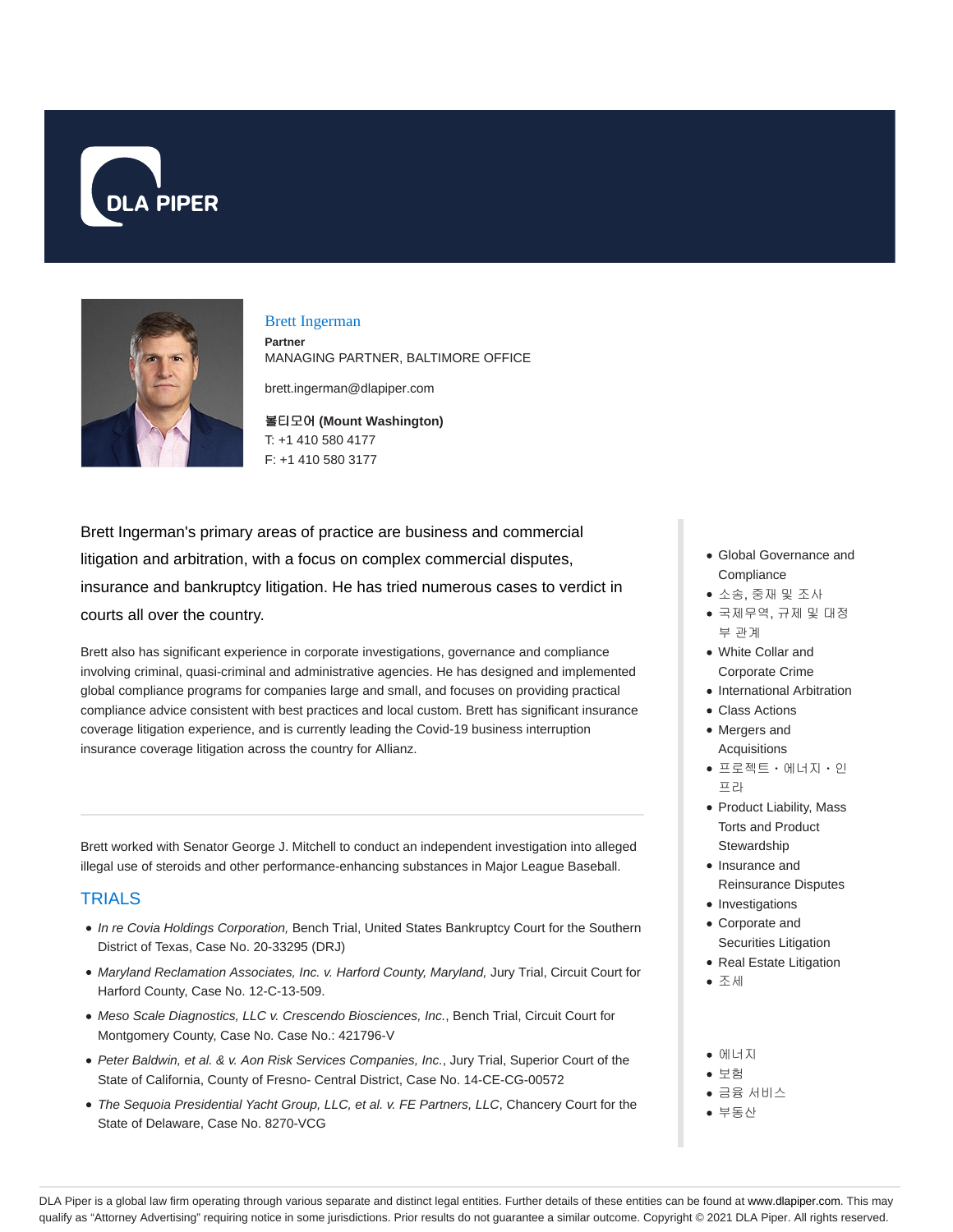- Linde v. Arab Bank, PLC, Jury Trial, US District Court, Eastern District of New York, Case No. 04-CV-2799
- · Sadie M. Castruccio v. Estate of Peter A. Castruccio, Bench Trial, Circuit Court for Anne Arundel County, Case No. 02-C-13-177699
- State Highway Administration v. PEPCO, Jury Trial, Circuit Court for Prince George's County, Case Nos. CAL 12-32572 and 12-32706
- Aon Risk Servs. Northwest, Inc. & Aon Corp. v. Michael Cusack & Alliant Ins. Servs., Inc., Bench Trial, Supreme Court of the State of New York
- SpaceTel Asia Ltd. v. Law Firm; Jury Trial, Circuit Court for Baltimore County, Case No. 03C05000118CN
- Lowden v. Bosley, Bench Trial, Circuit Court for Alleghany County, Case No. 11-C-04-8384
- Semtek International Incorporated v. Lockheed Martin Corporation, Jury Trial, Circuit Court for Baltimore City, Case No. 97183023/CC 3762
- Spincycle, Inc. v. Burcin Kalendar, Jury Trial, US District Court for the District of Maryland, Case No. DKC-00-1190
- The Home Insurance Company v. The Holmes Organisation, Inc., et al., Jury Trial, US District Court for the Northern District of Oklahoma, Case No. 94-CV-901-H
- Darlene Williams v. Shean Camper, et al., Jury Trial, US District Court for the District of Maryland, Case No. MJG-95-1019
- Nancy S. Pearre, et al. v. R. Samuel Jett, Jr. et al., Bench Trial, Circuit Court for Baltimore County, Case No. 03-C-98-008252
- Thomas R. Schovee et al. v. Eric J. Mikolasko et al., Bench Trial, Circuit Court for Howard County, Case No. 95CA29734
- In the Appeal of Ion Track Instruments, Inc. and PTC Corporation, Bench Trial, Maryland State Board of Contract Appeals, Docket No. MSBCA 2027
- In re the Current and Future Financial Condition of Baltimore Gas and Electric Company, Bench Trial, Case No. 9173, Phase I
- In re the Current and Future Financial Condition of Baltimore Gas and Electric Company, Bench Trial, Case No. 9173, Phase II

#### ARBITRATIONS

- Connecticut General Life Insurance Company v. Perth Amboy Board of Education, AAA Arbitration Case #13-195-Y-2631-11
- Port Newark Container Terminal, LLC v. Moffatt & Nichol Engineers, Paving Materials & Construction Co., and Torik Corporation, AAA Arbitration Case #18-110-Y-001835-06
- American Fidelity Assurance Company v. Connecticut General Life Insurance Company, ARIAS
- Kingspan Holdings US, Inc. and Kingspan Group PLC v. Daniel R. Baker, Trustee, et al., American Arbitration Association, Case No. 50 T 168 00487 1
- Kevin and Angela Houck v. JGS Homes, Inc., American Arbitration Association, Case No. 21 E 110 00012 00
- Cable & Wireless USA, Inc. v. MCI Telecommunications Corporation, Dispute Resolution & Litigation Services
- FortuneCity.CO.UK, LTD and Fortunecity.com, Inc. v. NetCreations, Inc., American Arbitration Association, Case No. 50 T 117 00213 01

# 자격

# 자격

- District of Columbia
- Maryland
- New York

# Clerk Experience

Law Clerk, Honorable Glenn T. Harrell, Jr., Maryland Court of Special Appeals

#### 수상

• Chambers USA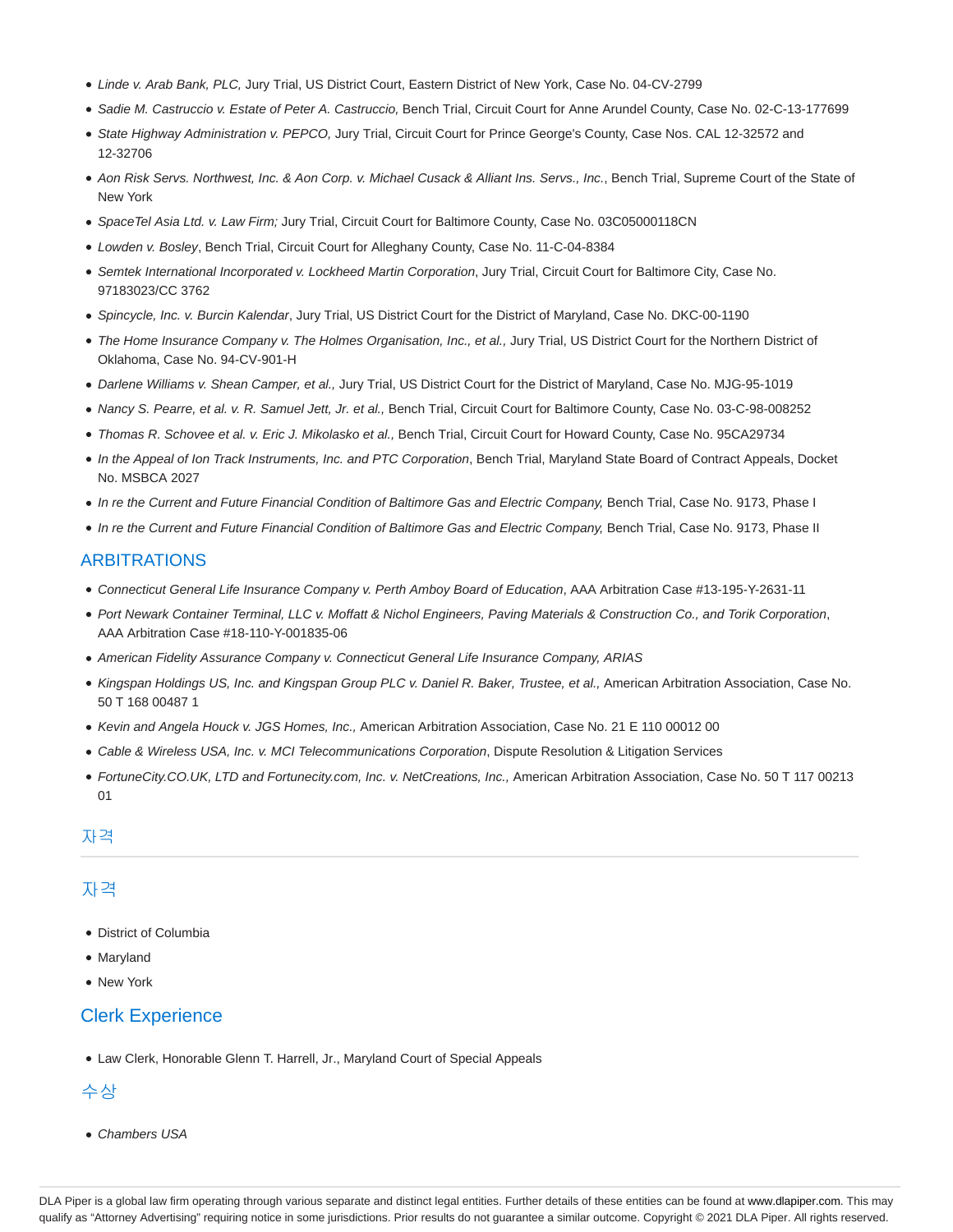Band 2, Maryland Litigation: General Commercial (2012-2022)

- The Legal 500 United States Recommended, Corporate Investigations and White-Collar Criminal Defense (2018)
- The Daily Record named Brett to its inaugural Power 30 Law List, which recognizes the most powerful figures in law in the state of Maryland (2021)
- Brett was honored with the International Law & Jurisprudence Award given by Chabad at Johns Hopkins (December 2018)
- Brett was awarded a 2018 Leadership in Law Award from The Daily Record in recognition of his outstanding professional achievements, community service and mentoring within Maryland's legal community (April 2018)
- Brett has been named to The Best Lawyers in America, Best Lawyers Annual Guide to Commercial Litigation (2010)

He has been named a Maryland Super Lawyer. Benchmark: Litigation, a Guide to America's Leading Litigation Firms and Attorneys has repeatedly recognized Brett for his experience in complex commercial litigation and arbitration.

Brett received a Client Choice Award for 2016. Established in 2005, the Client Choice Awards recognize those senior corporate counsel partners around the world that stand apart for the excellent client service they provide. The criteria for the awards focus on the ability to add real value to clients' business above and beyond other players in the market. Winners are chosen from a pool of more than 2,000 individual client assessments.

#### 학력

- J.D., University of Maryland School of Law 1994 with honors
- B.A., Tufts University 1991

### Civic and Charitable

- Former Chair and current Board Member, The CollegeBound Foundation
- Board of Trustees, McDonogh School

#### 인사이트

# 출판물

**The missing link in whistleblower programs – the escalation protocols**

28 January 2021 A fixed set of escalation protocols helps ensure that a whistleblower program functions efficiently.

**DLA Piper's 2016 Compliance & Risk Report: What CCOs need to know**

19 APR 2016

- Co-Author, "Post-COVID-19: What to Expect in the 'Next Normal'," Law.com, May 14, 2020
- Co-Author, Introduction for the Comparative Law Yearbook, 2019
- Co-Author, "Navigating a Post-'Yates Memo' World," The National Law Journal, July 4, 2016
- Co-Author, ''What about me?'' Ethikos, March/April 2016
- Co-Author, "An Escalating Crisis at Kilkanian," Ethikos, November/December 2015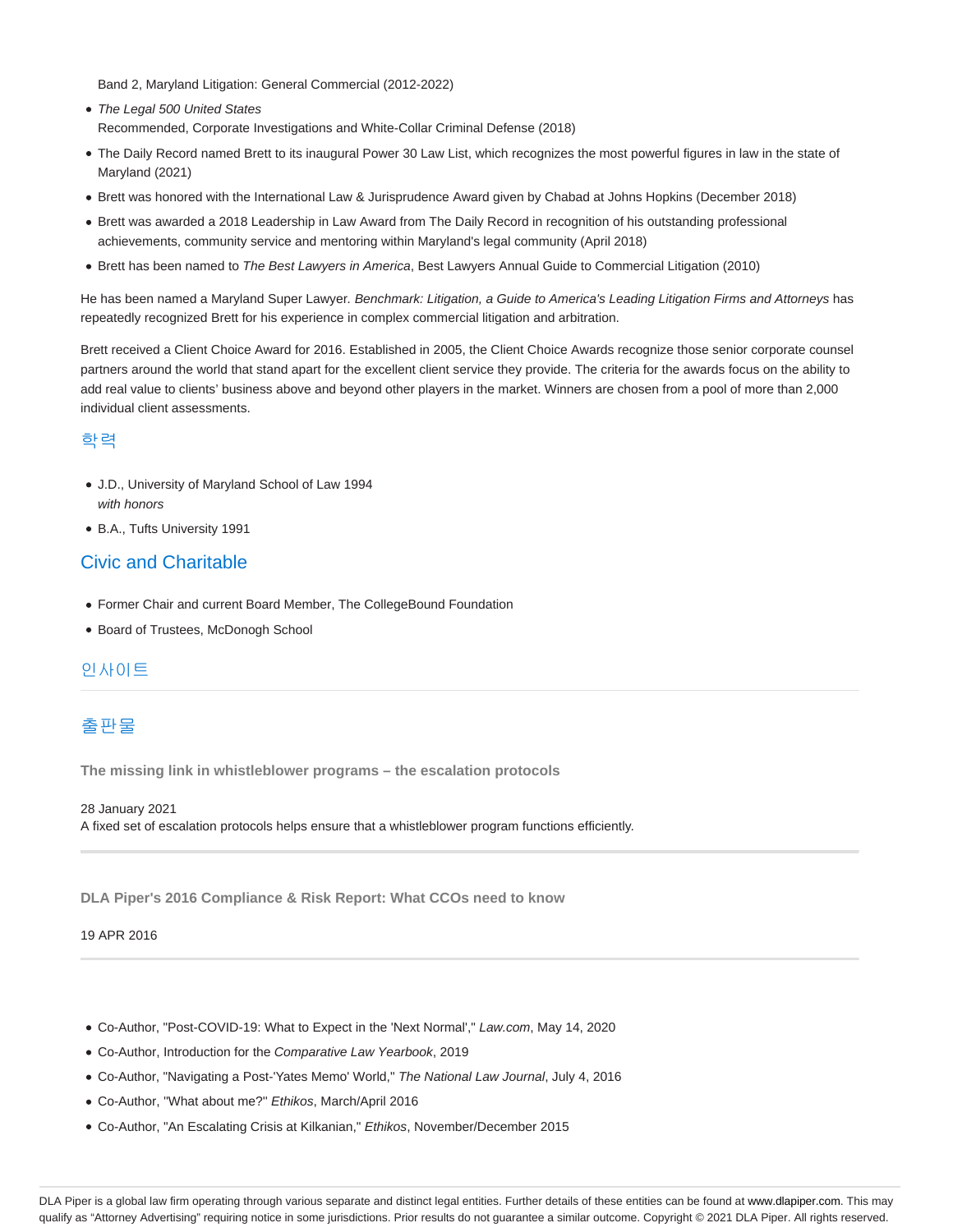- Co-Author, "Not just a compliance program, but an effective compliance program: SEC, DOJ issue strong reminders," Journal of Investment Compliance, September 29, 2015
- Co-Author, "Hack attack at Kilkanian Electronics," Ethikos, September/October, 2015
- Co-Author, "Trouble abroad for Kilkanian Electronics," Ethikos, July/August, 2015
- State and Local Tax Important Developments Maryland, The State and Local Tax Lawyer, Publication of the American Bar Association
- Maryland Update, Committee on State Taxation

# 이벤트

# 이전

**Shut down your investigation immediately**

27 April 2021 **Webinar** 

- Co-Presenter, "Today's Confidentiality Might Be Tomorrow's Controversy: How to Protect Your Company in Light of Surprising and Important Developments That Potentially Limit the Corporate Assertion of the Attorney-Client Privilege and the Protections Provided by Confidentiality Agreements," Association of Corporate Counsel - Baltimore (September, 2015)
- Presenter, "At What Cost?" Corporate Compliance: What Keeps the Audit Committee Up At Night?, Society of Insurance Financial Management (2014)
- Enforcing Lenders' Rights and Meeting the Challenges Passed by Today's Credit Markets
- Master Class on Conducting an Internal Investigation: ACI Government Contracts Investigations & Litigation Conference
- Performing an Audit of Your Compliance Program: ACI Government Contracting Compliance for Commercial Companies Conference
- Re-marketing Equipment and Prospective Finance Customers: Mitigating the Risk of Tortious Interference Claims

# 뉴스

#### MEDIA MENTIONS

- . "Four Greater Baltimore law leaders discuss how Covid has changed the industry," Baltimore Business Journal, May 11, 2022
- "Ex-Weinstein Chair Says Hearsay Used In Ch. 11 'Scream' Row," Law360, August 5, 2021
- "Fireman's Fund Checks Out Of Hotelier's Virus Coverage Suit," Law360, July 29, 2021
- "Spyglass Fires Back At Weinstein Brother's Demand For Pay," Law360, July 23, 2021
- "Who's Who in Law 2021: Brett Ingerman, DLA Piper," Baltimore Business Journal, May 14, 2021
- "FTS Ch. 11 Plan OK'd After Fracking Sand Supplier Deal," Law 360, November 4, 2020
- "Compliance Brief: Confronting Third-Party Corruption Risk," The Wall Street Journal Risk & Compliance Journal, October 1, 2019
- "Year-end reflections: Brett Ingerman," Maryland State Bar Association, January 1, 2019
- Quoted in, "Emerging Regulatory Risk for 2019: Consumers Joining to Drive Corporate Behavior," Corporate Counsel, December 19, 2018
- Quoted in, "Survey: CCO liability fears persist," Compliance Week, November 27, 2018
- Quoted in, "Why DLA Piper's Baltimore managing partner says businesses see Maryland as 'more favorable'," Baltimore Business Journal, December 21, 2017
- "Interview with Brett Ingerman, Managing Partner, DLA Piper Part III," citybizlist, June 16, 2017